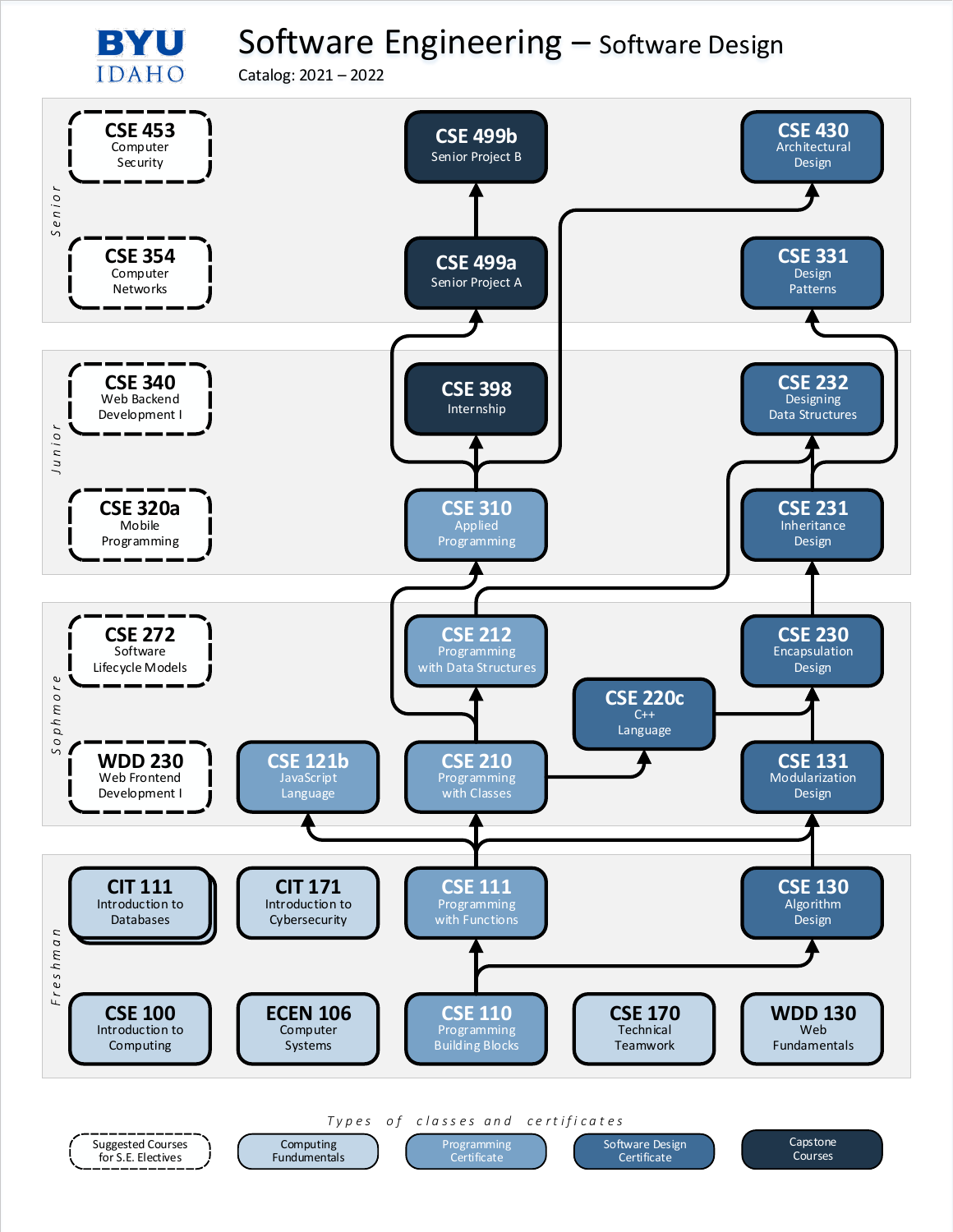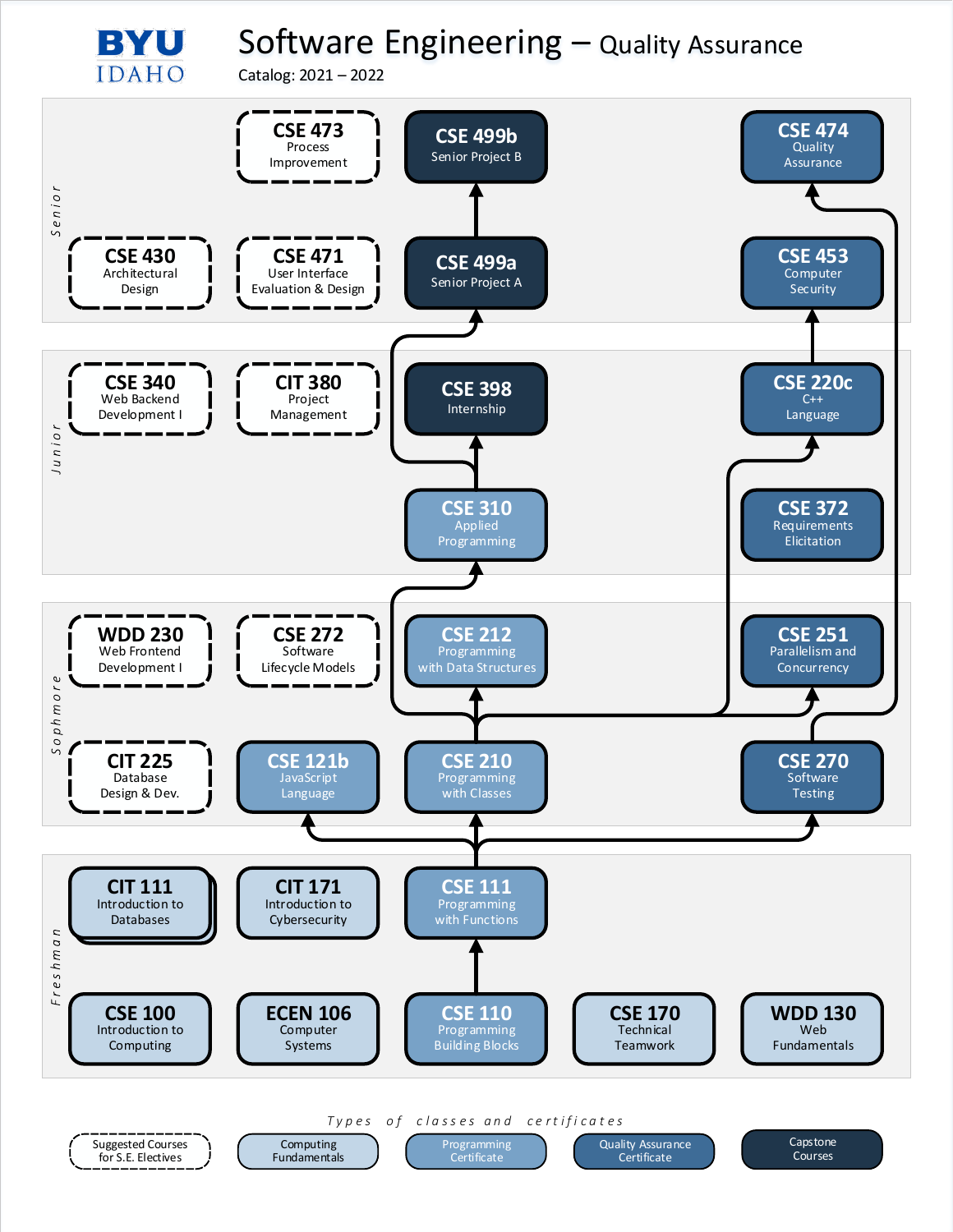Software Engineering – Software Management

Catalog: 2021 – 2022

BYU **IDAHO** 

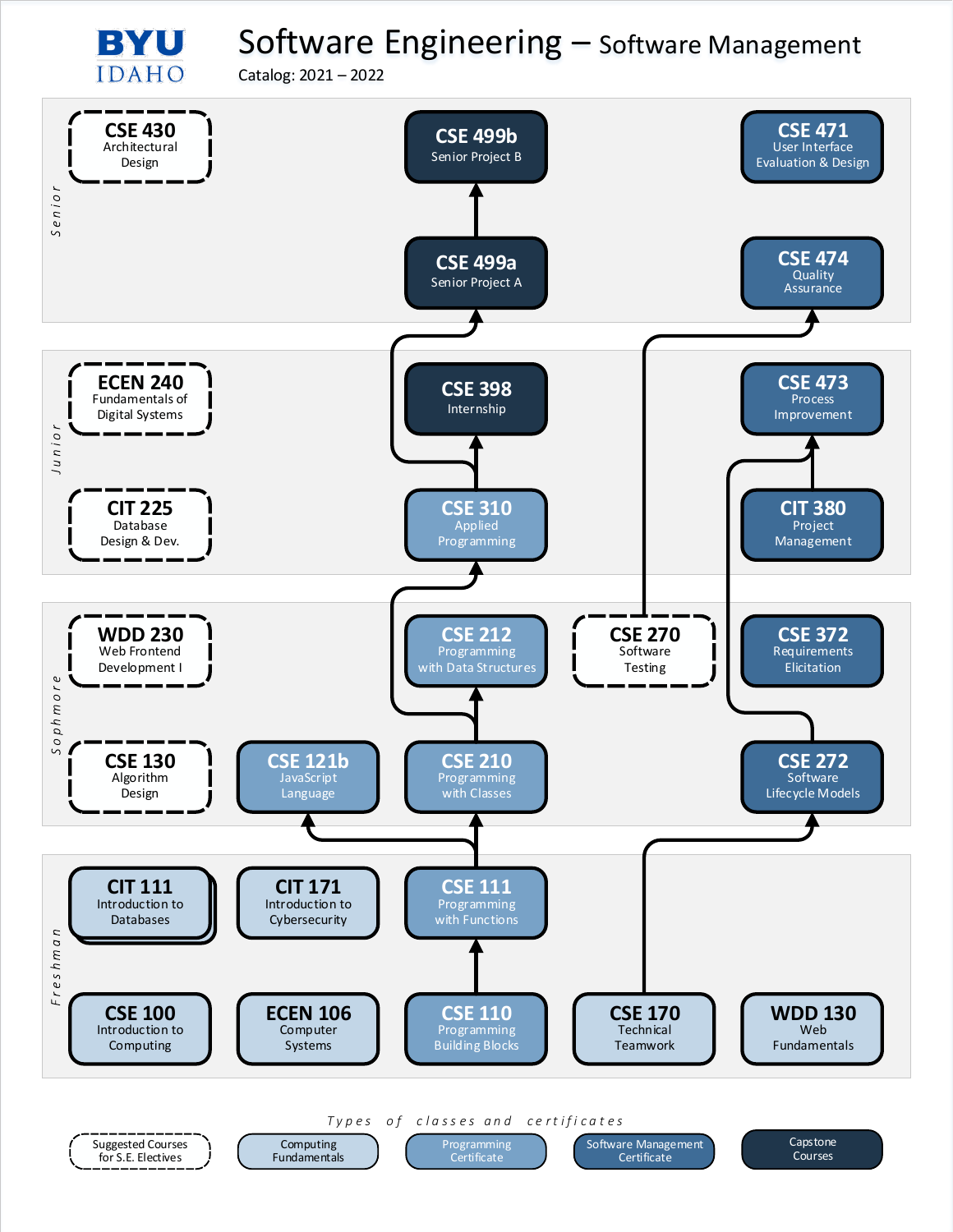